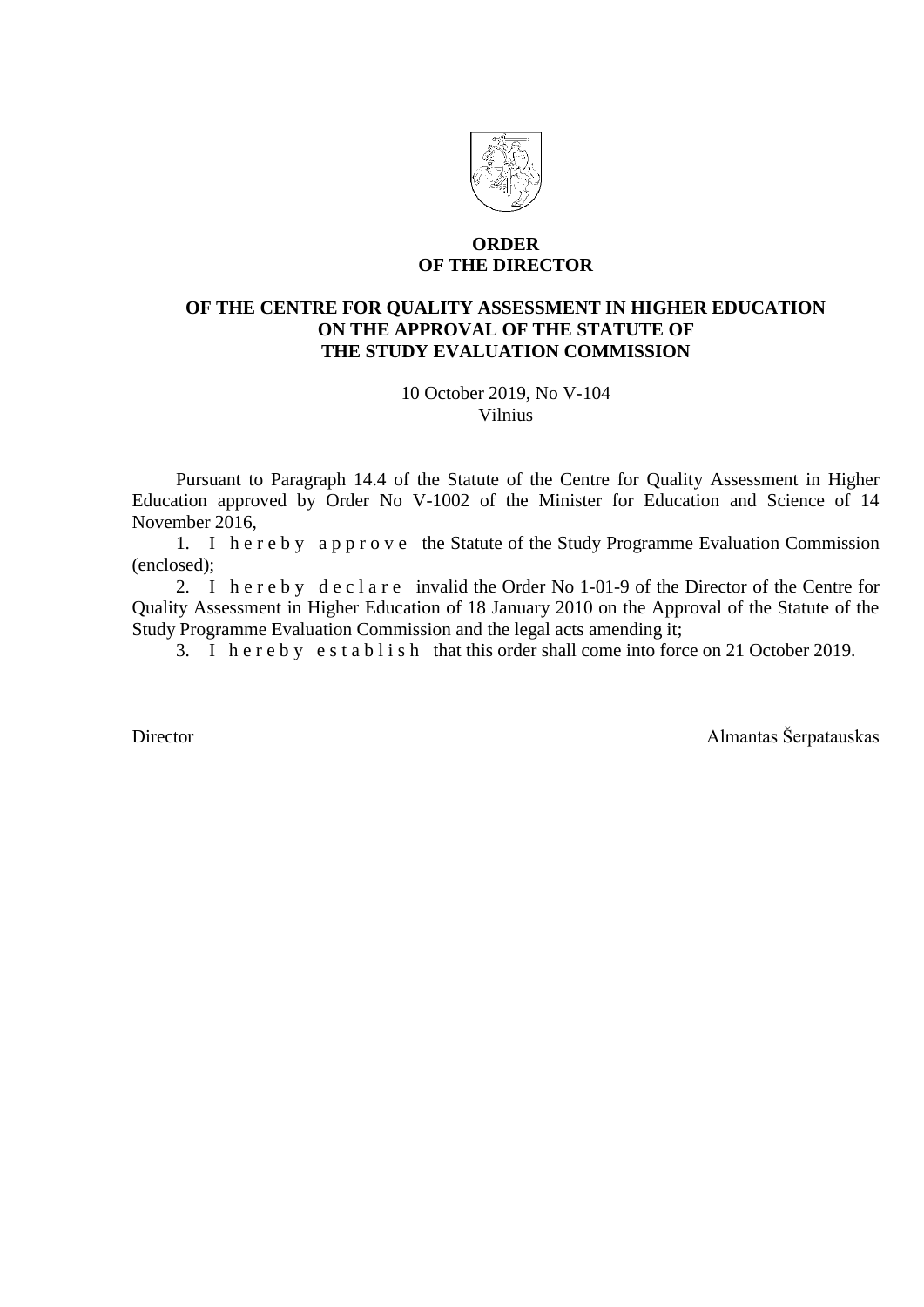APPROVED Order No. V-104 of the Director of the Centre for Quality Assessment in Higher Education of 10 October 2019

## **THE STATUTE OF THE STUDY EVALUATION COMMISSION**

### **CHAPTER I GENERAL PROVISIONS**

1. The Statute of the Study Evaluation Commission (hereinafter referred to as 'the Statute') establishes the functions, rights, duties, responsibility, formation and activity organisation procedure for the Study Evaluation Commission (hereinafter referred to as 'the Evaluation Commission') operating under the Centre for Quality Assessment in Higher Education (hereinafter referred to as 'the Centre').

2. The Evaluation Commission is a collegiate body that examines the validity of expert findings on the evaluation of study fields and programmes and shall advise the Centre on issues of quality assurance of studies.

3. The Evaluation Commission shall carry out its activities in accordance with the Constitution of the Republic of Lithuania, Law on Higher Education and Research of the Republic of Lithuania, the Description of the External Evaluation and Accreditation of Studies, evaluation areas and indicators approved by Order of the Minister of Education, Science and Sport of the Republic of Lithuania, other legal acts of the Republic of Lithuania, regulating the system of education, research and studies, the Statute, as well as regulations and guidelines for quality assurance in the European higher education area.

4. The Evaluation Commission shall be guided in its activities by the following principles:

4.1. The principle of objectivity. When examining the findings of evaluation, expressing his/her opinion, submitting questions and suggestions, taking decisions, a member of the Evaluation Commission, shall not have a preconceived notion on the issue under consideration, rely on facts and the information provided;

4.2. The principle of impartiality. A member of the Evaluation Commission shall act independently, shall not represent the interests of any institution or individuals, shall rely on his/her competence, shall declare his/her interests with regard to issues on the agenda before each meeting and take all reasonable steps to avoid a conflict of interest;

4.3. Principle of respect. A member of the Evaluation Commission shall act professionally, politely, shall not abuse his/her position, shall not use financial, psychological or other pressure, shall listen to the persons or other members of the Evaluation Commission attending the meeting, shall prepare for the meeting, shall comprehensively familiarise himself/herself with the material submitted, shall speak briefly, shall refrain from criticising or submitting proposals to higher education institutions regarding the implementation of studies;

4.4. The principle of confidentiality. All the information related to the expert evaluation (meetings, questions discussed during the visit, opinions expressed by participants, self-evaluation reports and additional documents submitted for evaluation) shall be used only for the purposes of the Evaluation Committee and may not be made public or disclosed to third parties.

5. The activities of the Evaluation Commission shall be communicated to the public in the annual operating report of the Centre and on the website of the Centre.

# **CHAPTER II FUNCTIONS, RIGHTS, DUTIES AND RESPONSIBILITY**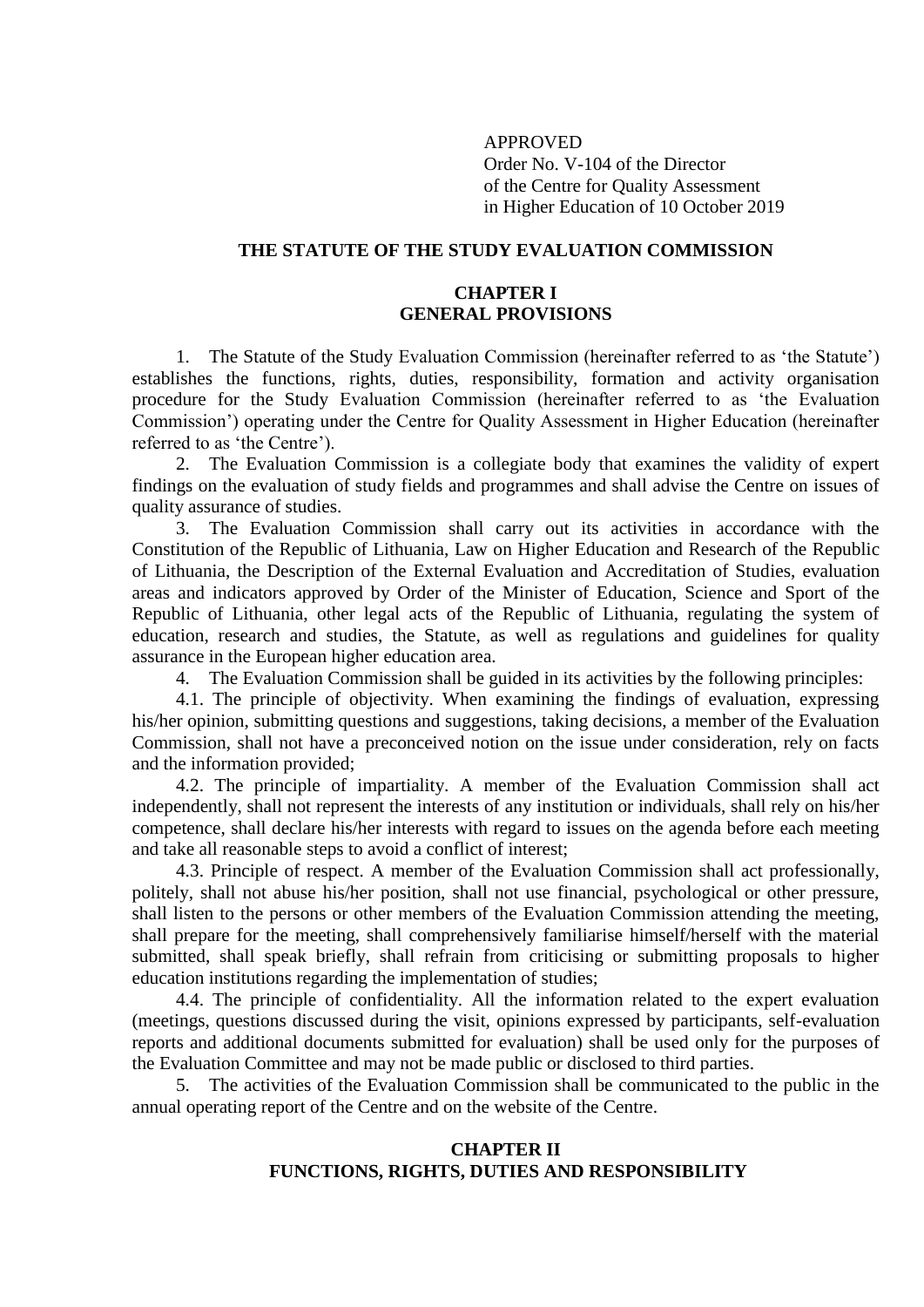6. The Evaluation Commission shall perform the following functions:

6.1. Consider whether the study field evaluation reports submitted by the experts to the Centre are objective, comprehensive, substantiated, and accept one of the proposals set forth in clause 7 of the Statute;

6.2. On the proposal of the Centre, examine and submit recommendations on complaints received and feedback on the quality of studies in Lithuanian higher education institutions;

6.2. Submit recommendations to the Centre on the improvement of the legal acts regulating higher education studies and their organisation, evaluation and improvement of study programmes;

7. Upon examination of the evaluation reports drawn by the experts, the Evaluation Commission shall submit one of the following reasoned proposals to the Centre:

7.1. to approve the evaluation report drawn by the experts;

7.2. to reject the evaluation report drawn by the experts.

8. While performing its functions, the Evaluation Commission shall have the right to:

8.1. request experts, research and study institutions, the staff of the Centre – evaluation coordinators or other interested parties to provide opinions or information on the matter under consideration at its meetings.

8.2. receive information from the experts and the Centre needed for the activities of the Evaluation Commission;

8.3. organise extended meetings of the Evaluation Commission which could be attended by specialists interested in the issue under consideration, scholars, representatives of research and higher education institutions, public institutions, social partners of research and higher education institutions.

9. The members of the Evaluation Commission must:

9.1. attend the meetings of the Evaluation Commission and, if unable to attend, inform the Centre of the absence of appearance at least three working days before the meeting;

9.2. fulfil assignments in a timely and proper manner, arrive at the meeting only after analysing the external evaluation reports to be considered during the meeting and the material of the meeting;

9.3. adhere to the principles, ethics and other requirements set out in Paragraph 4 of the Statute;

9.4. act in accordance with the functions defined in the Statute, to refrain from submitting proposals to representatives of higher education institutions regarding the implementation of study programmes;

9.5. having familiarised themselves with the scheduled agenda of the meeting, inform the Centre in advance of possible conflicts of interest and disqualify themselves from the consideration, discussion, debates, voting and formalisation of results of such issues (the member of the Commission must leave the meeting room during the discussion of the matter).

10. The Evaluation Commission shall be held responsible for the development and presentation of well-grounded, reasoned proposals to the Centre in the cases established in this Statute.

11. Members of the Evaluation Commission shall bear responsibility for the implementation of the functions attributed to the Evaluation Commission, adherence to the legal acts following the procedure established by the legal acts.

# **CHAPTER III FORMATION PROCEDURE**

12. The Evaluation Commission shall be composed of at least 12 and 15 members at the maximum. Members to the Evaluation Commission shall be appointed by the Centre. Members of the Evaluation Commission shall be appointed for the term of at least three years (with the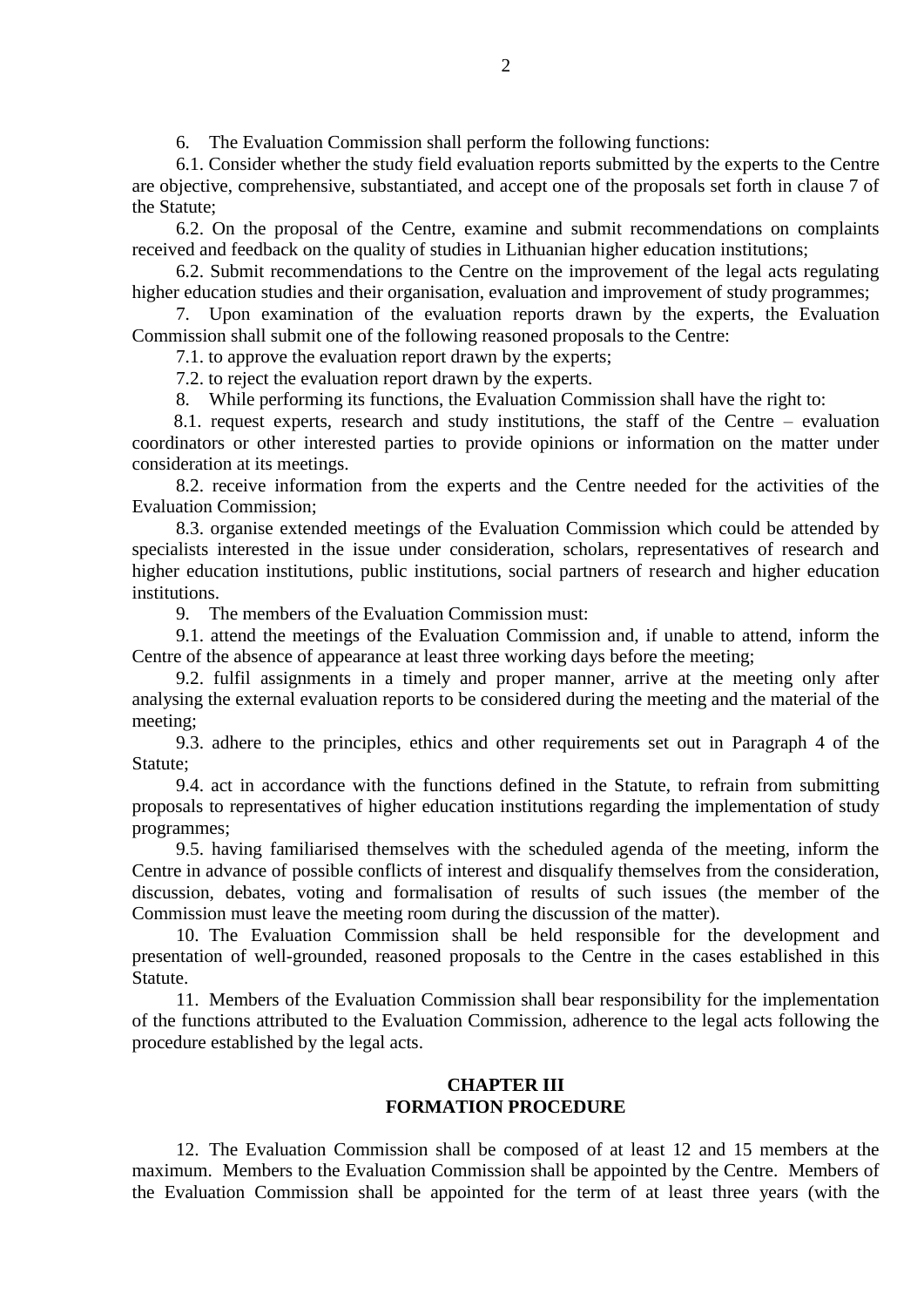exception of a representative of students, who shall be appointed for the term of office of a maximum of two years). The same person may be appointed as a member of the Evaluation Commission for no more than two successive terms of office.

13. The Evaluation Commission shall be composed of the following:

13.1. at least one university lecturer from at least six groups of different study fields;

13.2. at least four college lecturers from different study fields;

13.3. at least one representative of the social partners of higher education institutions;

13.4. at least one student – a member proposed by the Lithuanian Union (Unions) of Higher Education Students' Representative Offices;

13.5. other persons (scientists, specialists distinguished in their pedagogical activities by competence and creativity, lecturers, persons experienced in expert evaluation, civil servants and employees of public institutions).

14. The Centre shall appoint the Chair and the Deputy Chair of the Evaluation Commission from the members of the Evaluation Commission.

15. In case no new member of the Evaluation Commission is appointed at the end of the term of office of the member, the former member shall continue in office until a new member is appointed, but for a period not exceeding six months from the end of the term of office.

16. If a member of the Evaluation Commission fails to fulfil his/her duties in timely and proper manner (refuses to participate at the meetings of the Evaluation Commission three times in a row or misses three meetings in a row without prior notice, fails to adhere to the ethical requirements, fails to perform or improperly performs tasks assigned to him/her by the Chair or the secretary of the Commission of the Evaluation Commission or fails to fulfil or improperly fulfils any other duties established in this Statute, etc.), the Centre may recall the member from the Evaluation Commission and appoint another person in place of him/her in accordance with the general procedure laid down in the Statute.

#### **CHAPTER IV ORGANISATION OF ACTIVITIES**

17. The main form of the activities of the Evaluation Commission shall be a meeting. Meetings of the Evaluation Commission shall usually be held in the premises of the Centre. Members of the Evaluation Committee may also participate in meetings organised on the premises of the Centre at a distance. If the Centre so decides, electronic meetings of the Evaluation Commission may also be organised, during which the members of the Evaluation Committee share their views and insights on agenda items by e-mail as well as vote within the time limit set by the Secretary.

18. The Centre shall create the conditions for the operation of the Evaluation Commission.

19. The Centre shall convene meetings of the Evaluation Commission as required.

20. Meeting materials shall normally be distributed to the members of the Evaluation Commission five working days before the meeting. In special cases, meeting materials may be distributed later, upon coordination with the Chair of the Evaluation Commission and the members rapporteur.

21. Meeting of the Evaluation Commission shall be considered lawful if at least half of the members of the Evaluation Commission are present at the meeting. The legality of the meeting shall not be affected by the withdrawal of the persons present at the meeting from the consideration of the issues. Proposals of the Evaluation Commission, as established in Paragraph 7 hereof, shall be adopted by open voting. A proposal shall be deemed to have been adopted when a majority of the members of the Evaluation Commission present and not having opted out voted for it. In the event of a tied vote at the time of voting, the vote of the Chair of the Evaluation Commission shall be decisive. When voting on the assent of the proposal, the members of the Evaluation Commission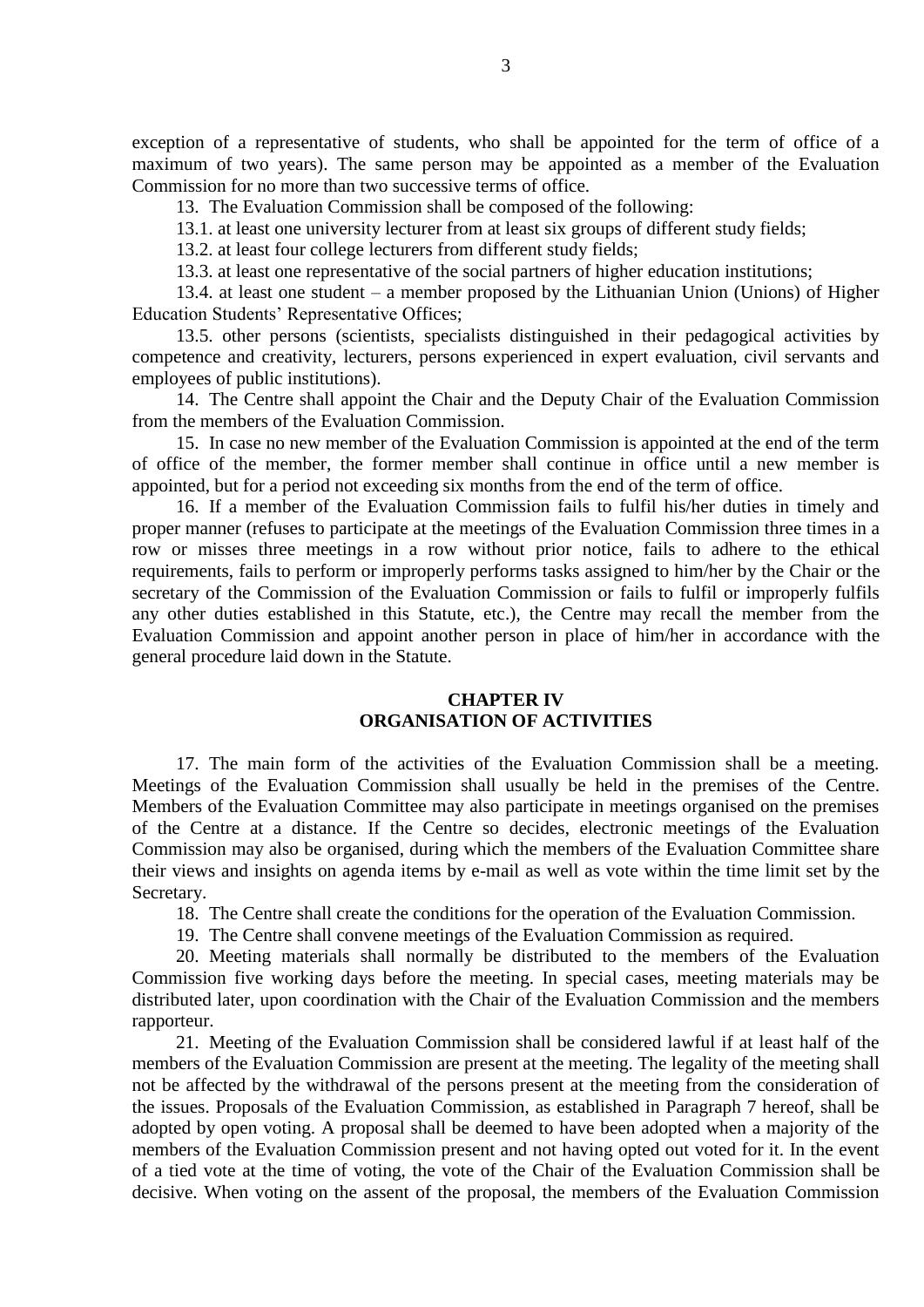can vote "for" or "against". Abstention at voting is prohibited.

22. The recording of the meetings of the Evaluation Commission held in the premises of the Centre shall be made. The minutes of electronic meetings of the Evaluation Commission shall be taken. Emails from the members of the Evaluation Commission shall be enclosed in the minutes. The minutes or extracts of the minutes shall be signed by the member of the Evaluation Commission who chaired the meeting and by the secretary of the meeting.

23. If less than a half of the Evaluation Commission members are present at the meeting, the agenda of the meeting can be considered, but the proposals established in Paragraph 7 hereof may not be adopted at such meeting. A draft proposal(s) may be prepared during the Evaluation Commission meeting. After the meeting, the audio record of the meeting and the draft proposal(s), if any, shall be sent to all the members of the Evaluation Commission. Upon making themselves familiar with the audio record, the members shall vote 'for' or 'against' by email on each issue of the agenda. At the electronic meeting, decisions shall be taken by a majority of all members of the Evaluation Commission at least five working days after the audio recording is sent. Upon expiry of the voting term, the secretary of the meeting shall draw up the minutes of the meeting, which shall be sent by email to the Chair of the Evaluation Commission, and thus introduces him/her to the content of these minutes. The date of adoption of the decision of the Evaluation Commission shall be the date of the minutes with the result of the vote in favour of the draft proposal(s).

24. The Chair of the Evaluation Commission shall perform the following functions:

24.1. chair the meetings of the Evaluation Commission;

24.2. represent the Evaluation Commission or delegate this function to his/her Deputy, and if not possible – to any member of the Evaluation Commission;

24.3. bear responsibility for the quality and effectiveness of the activities of the Evaluation Commission, as well as for the validity of the proposals and recommendations made.

25. In absence of the Chair of the Evaluation Commission or his/her withdrawal, his/her functions shall be performed by the Deputy Chair of the Evaluation Commission, and in absence of both – a member of the Evaluation Commission present at the meeting shall be elected by the majority of votes of the members present at the meeting.

26. The secretary of the Evaluation Commission shall organise the work of the Evaluation Commission, who shall be appointed by the Centre from the civil servants and/or employees of the Centre.

27. The Secretary of the Evaluation Commission shall perform the following functions:

27.1. communicate information to the members of the Evaluation Commission on the scheduled time and venue of the meeting, prepare the agenda of the meetings, provide the members of the Evaluation Commission with meeting material;

27.2. provide the Director of the Centre with information on the estimated costs related to the operation of the Evaluation Commission;

27.3. prepare draft documents relating to the operation of the Evaluation Commission, make audio recordings during meetings, draw up minutes, copies or extracts thereof, if necessary;

27.4. inform the Centre about the activities of the Evaluation Commission.

28. Where the matter under consideration may cause the conflict of public and private interests of the secretary of the Evaluation Commission, such a person must opt out from the matter consideration, discussion, debates, voting and formalisation of results. In such a case, another civil servant or employee appointed by the Director of the Centre shall perform the duties of secretary.

29. All documents related to the activities of the Evaluation Commission shall be kept in the Centre following the procedure established by the Centre.

## **CHAPTER V FINAL PROVISIONS**